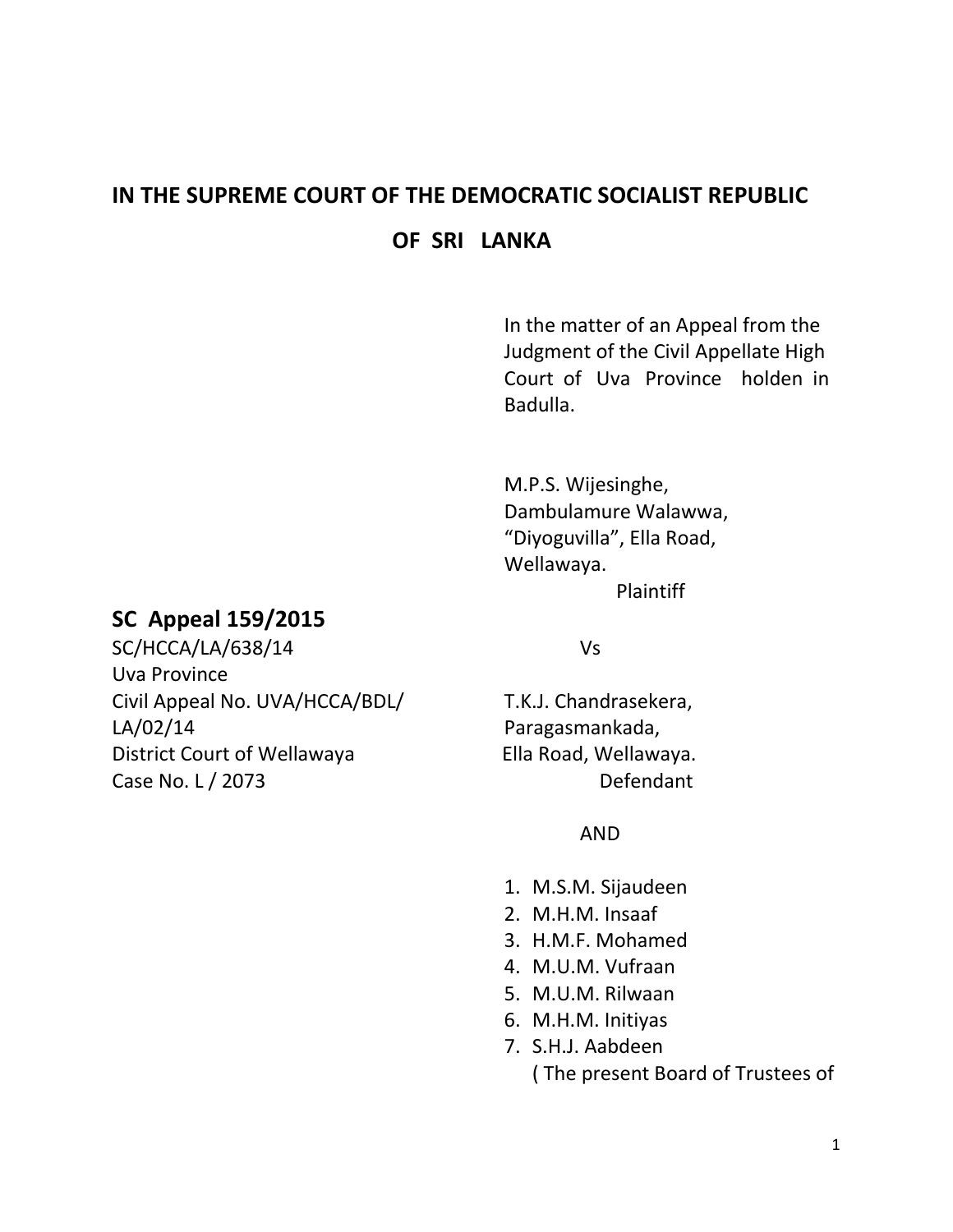Wellawaya Mohideen Jumma Mosque )

All of Monaragala Road, Wellawaya.

Intervenient Petitioners

Vs

M.P.S. Wijesinghe, Dambulamure Walawwa, "Diyoguvilla", Ella Road, Wellawaya. Plaintiff Respondent

T.K.J. Chandrasekera, Paragasmankada, Ella Road, Wellawaya. Defendant Respondent

#### AND THEN

M.P.S. Wijesinghe, Dambulamure Walawwa, Diyoguvilla, Ella Road, Wellawaya. Plaintiff Respondent Petitioner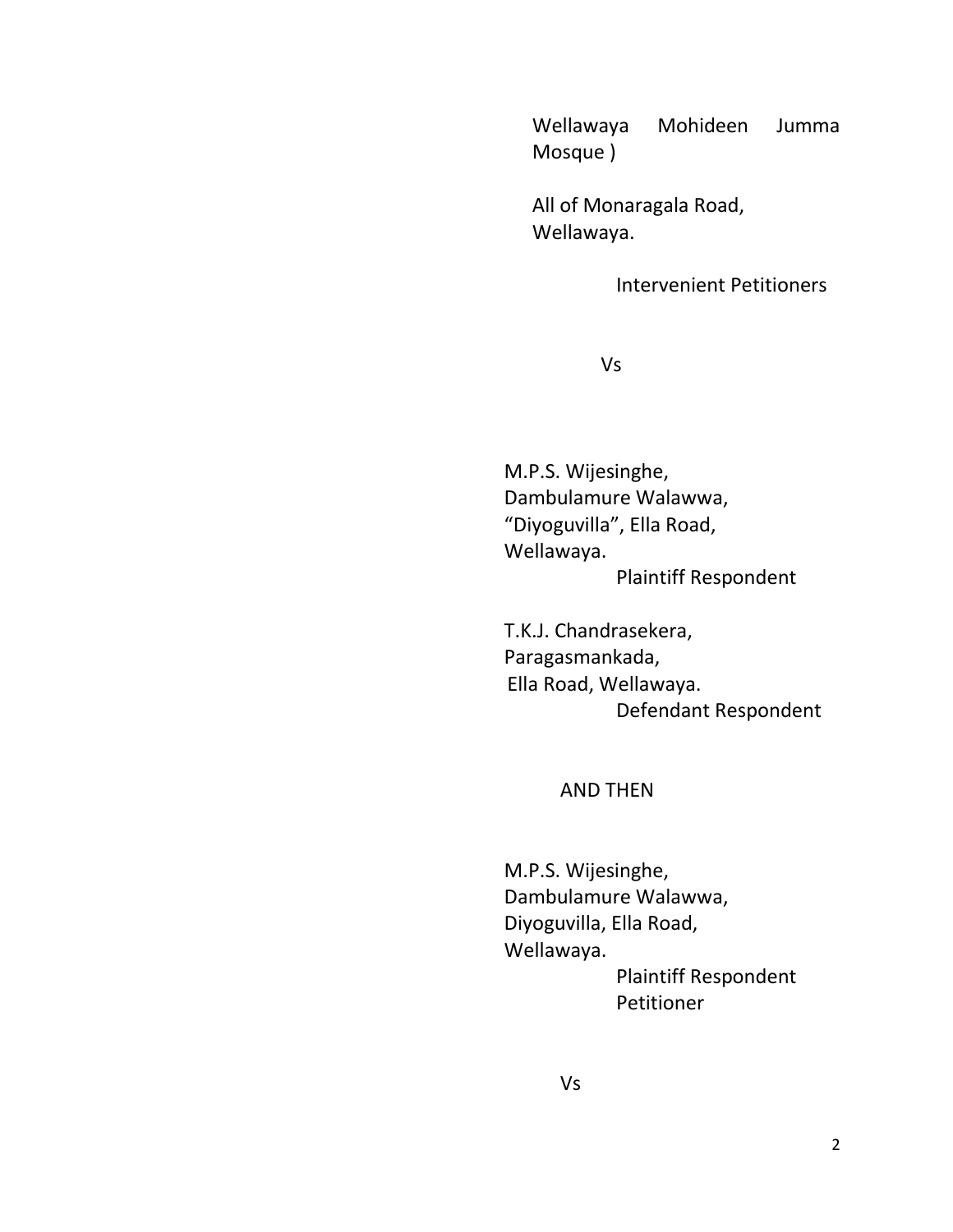- 1. M.S.M. Sijaudeen
- 2. M.H.M. Insaaf
- 3. H.M.F. Mohamed
- 4. M.U.M. Vufraan
- 5. M.U.M. Rilwaan
- 6. M.H.M. Initiyas
- 7. S.H.J. Aabdeen ( The present Board of Trustees of

Wellawaya Mohideen Jumma Mosque )

All of Monaragala Road, Wellawaya.

> Intervenient Petitioner Respondents

T.K.J. Chandrasekera, Paragasmankada, Ella Road, Wellawaya. Defendant Respondent Respondent

#### **AND NOW BY AND BETWEEN**

- 1. M.S.M. Sijaudeen
- 2. M.H.M. Insaaf
- 3. H.M.F. Mohamed
- 4. M.U.M. Vufraan
- 5. M.U.M. Rilwaan
- 6. M.H.M. Initiyas
- 7. S.H.J. Aabdeen ( The present Board of Trustees of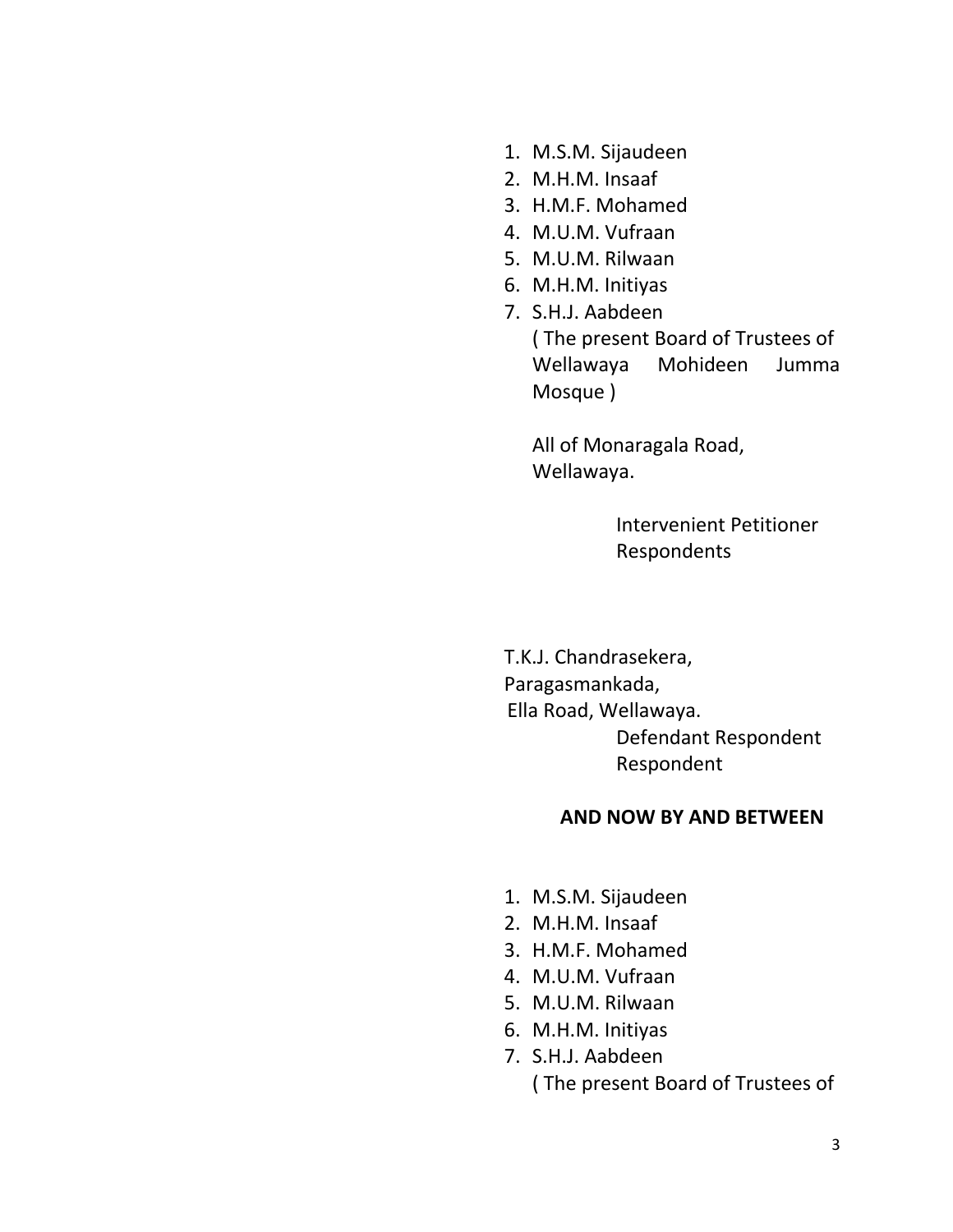Wellawaya Mohideen Jumma Mosque )

All of Monaragala Road, Wellawaya.

> **Intervenient Petitioner Respondent Petitioners**

Vs

M.P.S. Wijesinghe, Dambulamure Walawwa, " Diyoguvilla", Ella Road, Wellawaya. **Plaintiff Respondent Petitioner Respondent**

&

 T.K.J. Chandrasekera, Paragasmankada, Ella Road, Wellawaya. Defendant Respondent Respondent Respondent

| <b>BEFORE</b>               | : S. EVA WANASUNDERA PCJ.         |
|-----------------------------|-----------------------------------|
|                             | UPALY ABEYRATHNE J &              |
|                             | H.N.J. PERERA J.                  |
| $C$ $C$ $H$ $R$ $C$ $F$ $I$ | $.$ MULM ALCobruDC $$ th Ussan Us |

COUNSEL : M.U.M. Ali Sabry PC with Hazzan Hameed and Samhan Munzir for the Intervenient Petitioner Respondent Appellants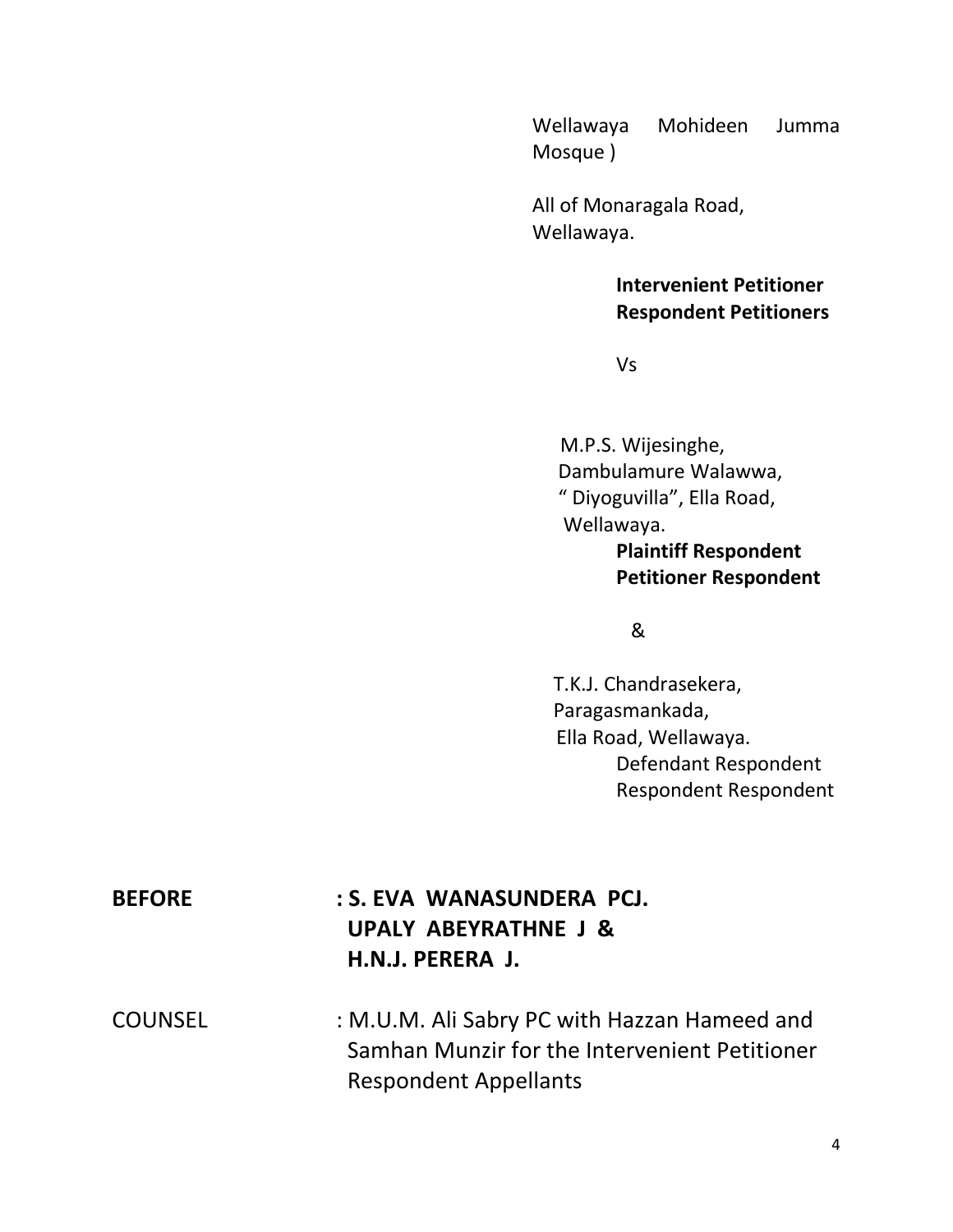Vijaya Niranjan Perera PC with Mrs. Jeevani Perera and Ms. Oshadee Perera for the Plaintiff Respondent Petitioner Respondent. The Defendant Respondent Respondent Respondent was not represented.

ARGUED ON : 30. 05. 2017. DECIDED ON : 30. 06. 2017.

# **S. EVA WANASUNDERA PCJ**.

In this matter, the District Court heard the case between the Plaintiff Respondent Petitioner Respondent ( hereinafter referred to as the Plaintiff ) and the Defendant Respondent Respondent Respondent ( hereinafter referred to as the Defendant ). It was a case where the Plaintiff had filed action **to eject the Defendant** from the land belonging to the Plaintiff. The land was a paddy field in which the Defendant's father had been working as the Ande Cultivator and when the father died the Defendant had continued to be in possession. The District Judge after hearing the case had entered judgment in favour of the Plaintiff. The Defendant had appealed against that judgment. The Plaintiff proceeded to file decree and **execute writ to eject the Defendant.**

It is **alleged** that the Fiscal officer of the District Court of Wellawaya, at the time of executing the writ against the Defendant, **had also ejected** the Intervenient Petitioner Respondent Petitioners ( hereinafter referred to as the **Intervenient Petitioners )** from the property **adjoining the decreed property**.

The Intervenient Petitioners submit that they had made an application to the District Court under **Section 328 of the Civil Procedure Code** seeking for relief regarding their claim. The Plaintiff had objected to the said application. The matter was fixed for inquiry and later the District Judge had delivered order directing to **re – survey the land in dispute** and to **hand over the extent of land the Intervenient Petioners' claim** to the Intervenient Petitioners, which they had **alleged** to have been deprived of, by the execution of the writ.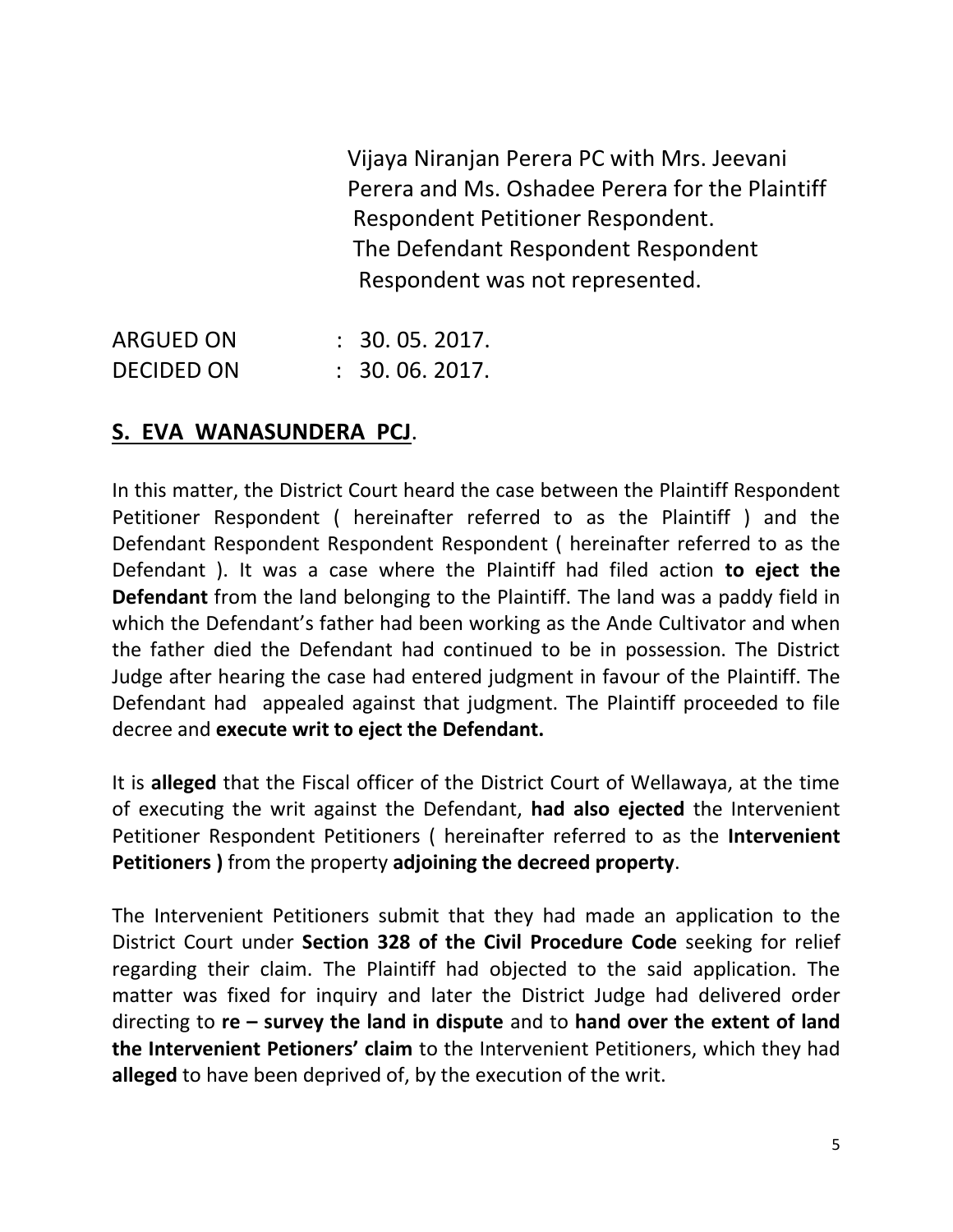The Plaintiff being dissatisfied with that order of the District Judge dated 19.12.2013 had preferred an Appeal to the Civil Appellate High Court. After hearing the Appeal**, the said High Court had delivered judgment on 29.10.2014 setting aside the order of the District Judge dated 19.12.2013**.

Being aggrieved by the High Court Judgment, the Intervenient Petitioners have filed a Leave to Appeal Application to this Court and leave to appeal was granted on the grounds set out in paragraphs 13(i) to (v) of the Petition.

The said questions of law are as follows:

- i. Is the said order contrary to law and evidence placed before Court?
- ii. Have the High Court Judges failed to understand the fact that the Plaintiff Respondent is not entitled to execute writ in respect of a property larger than the property granted by the judgment dated 08.11. 2012?
- iii. Have the High Court Judges erred in law in failing to realize that under the pretext of executing the writ against the Defendant Respondent , the Plaintiff Respondent is not entitled to eject the Petitioners from their property and/or take over the possession of the property belonging to the Petitioners?
- iv. Has the High Court failed to understand the real nature of the case in which an abuse of process of the law had occasioned a serious miscarriage of justice in which the Petitioners have been deprived of their property without a hearing?
- v. Have the Judges of the High Court got misdirected in law in dabbling in technicalities when the facts placed before the Court established a severe miscarriage of justice which need to be rectified?

The Plaint in the District Court dated 16.08.2005 bears a Schedule of the paddy field which the Plaintiff claims, of an extent of 3 Acres 0 Roods and 31 Perches. The Answer of the Defendant has a Schedule with the same boundaries and almost of the same extent meaning only 3 Acres. The body of the Plaint explains how the Plaintiff became the owner of the paddy field. Paragraph 3 of the Plaint specifically narrates that the Plaintiff became the owner of the paddy field named Waduwela Hinna by Deed of Transfer No. 2319 dated 08.11.1979 from Steven Samarakoon Wijesinghe. That Deed is marked as P2 at the trial. The Schedule 4 to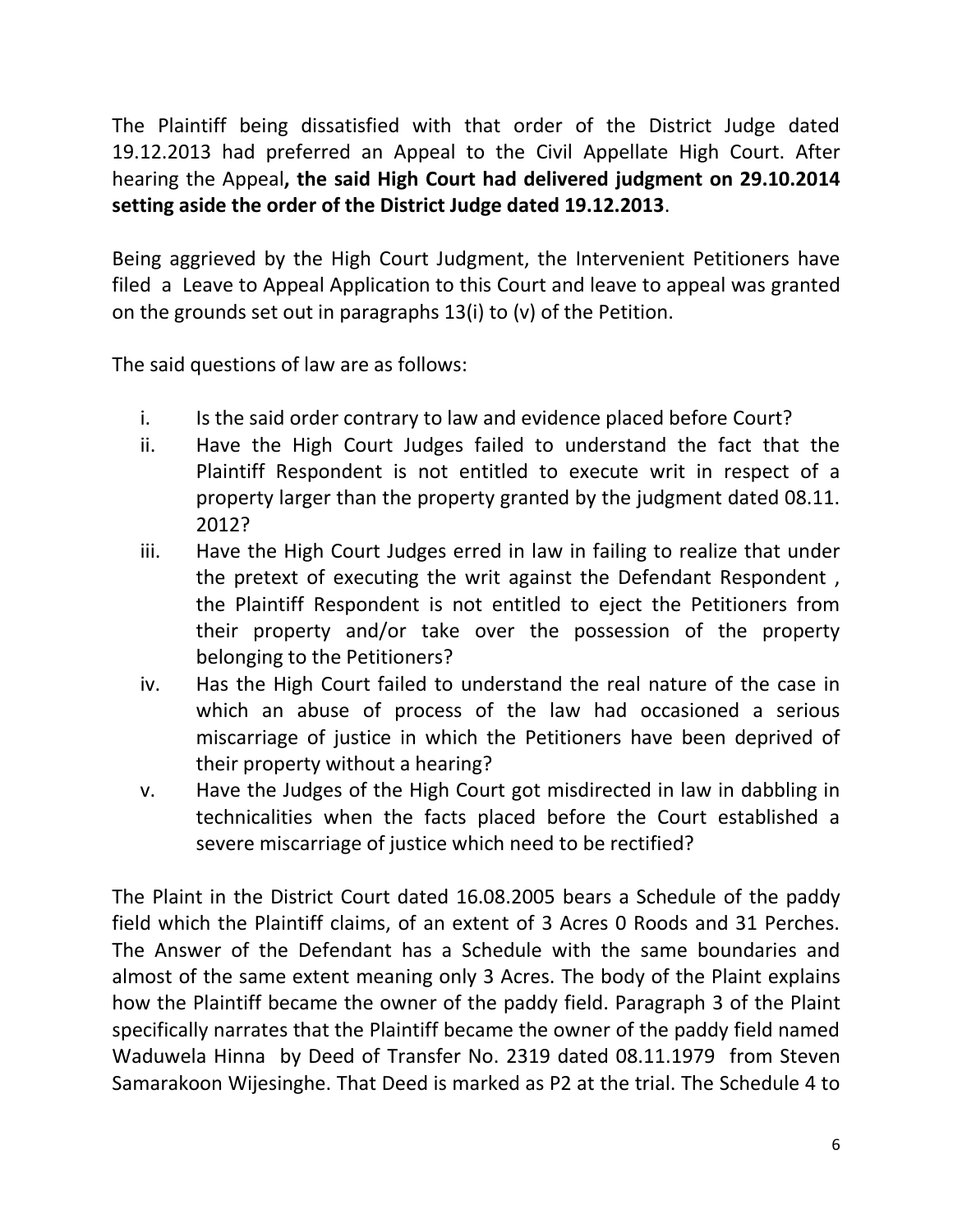that Deed describes the paddy field named Waduwela Hinna of an extent of 01 Acre 03 Roods and 13 Perches. That is the title deed through which the Plaintiff claims title to the said paddy field. Plan No. 1799 dated 25.04.2005 done by the surveyor Wilmot Silva and filed of record by the Plaintiff has stated that the land is of an extent of 3 Acres and 31 Perches. The District Judge had made a note that the Plan 1799 shows an extent in excess of the entitlement of the Plaintiff as per his title Deed. **Due to this reason, even though the identity of the corpus and the extent of the corpus was admitted by both the Plaintiff and the Defendant, the District Judge had directed a Court Commissioner to survey the corpus.** 

The **Court Commissioner, Amarasekera made Plan No. 2933 according to the survey done on 09.12.2010** and filed the same in Court which was marked as P11 with a report which was marked as P11(a). He had found that there were certain portions of land which belonged to the State within this corpus. He had marked them as **Lot 119** in Final Village Plan 663, **Lot 118** of Final Village Plan 663 which is the Reservation to the Radapola Ara (water course) and **Lot 18** which is the Reservation kept along the Old Ella Road to the West of the corpus.

This Court Commissioner had specifically submitted to Court in his report, that the Plaintiff and the Defendant were informed of this survey through the Grama Niladari and at the time of the survey, the Plaintiff was present; the Defendant was absent ( the excuse being that he goes to work as a regular office worker and is unable to be present on a working day ); the Divisional Secretary's representative the Janapada Niladari , D.M.Chandradasa was present; and that the Grama Niladari of Division 151 Wellawaya , Jagath M. Hettiarachchi was present. **The Court Commissioner concludes that the corpus identified is of an extent of 2 Acres 2 Roods and 23 Perches.** It is interesting to note that the corpus is bounded on the North by the Magistrates Court of Wellawaya, East by the Radapola Ara, South by the Mala Ara and West by the Old Ella Road. On the day of the survey, i.e. on 09.12.2010, with all the state officials present, **no other person were found to be on the said property.**

The District Judge had delivered judgment on 08.11.2012. He had answered all the questions of law. In the body of the judgment he had analyzed the evidence referring to documents and oral evidence. He had mentioned that the Plaintiff had got title by deeds to an extent of 1 Acre 3 Roods and 13 Perches **but this**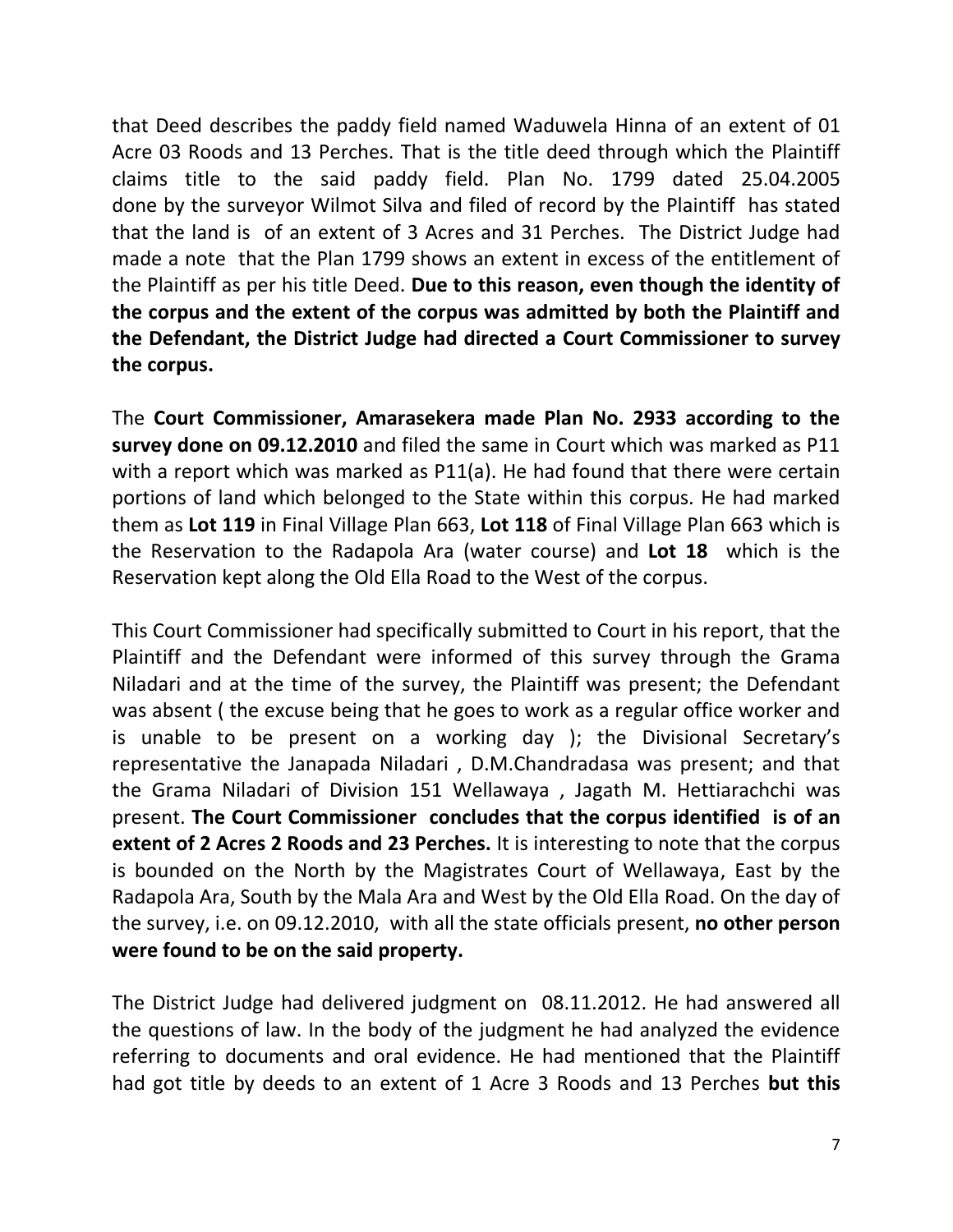**extent is not according to any specific plan. There is no plan referred to in the title deeds of the Plaintiff.** There is no explanation as to how that extent was calculated and mentioned in the title deed without referring to any plan done by any surveyor. It is stated by the District Judge that within the boundaries as specifically stated in the Plaint and the Answer, ( which boundaries are not contested by the parties to the case and which land is identified as the land in question by both parties to the case) the **extent of land contained**, according to the Court Commissioner's **Plan 2933 marked as P11**, which the District Judge has been impressed to take as one hundred percent correct, **is of an extent of 2 Acres 2 Roods and 23 Perches**. The Court Commissioner specifically had mentioned that this land is equal to the **addition of Lots 69 and 70** of Title Plan 326322 Final Village Plan 663. The District Judge has analyzed the matters put forward by this Court Commissioner **without any challenge by either party to the case.** (write in Sinhala pgs. 17 & 18 of the judgment) Therefore I hold that the corpus which is the subject matter of the action before the District Court was **the block of land within the boundaries mentioned in the Schedule to the Plaint and also the boundaries mentioned in the Schedule to the Answer which are similar** and of the extent of **2A 2R 23P** according to the **Court Commissioner who had surveyed the land when the District Judge saw the discrepancy in the extent mentioned in the title deed** and on his own **directed** that a commission be issued to the Court Commissioner and Surveyor.

The District Judge held further, that the Plaintiff was entitled to eject the Defendant from the land. The Defendant appealed to the Civil Appellate High Court from the judgment of the District Court. This Appeal had been dismissed by the High Court. However prior to the aforementioned Appeal being heard, the Plaintiff sought to execute the writ. Execution of writ pending appeal was ordered by the District Judge on the application of the Plaintiff , by order dated 03.06.2013. **The writ was executed on 30.07.2013 by the Fiscal of Court and possession was handed over to the Plaintiff.**

The Intervenient Petitioner Respondent **Appellants** ( hereinafter referred to as the Intervenient Petitioners ) had come before the District Court after the execution of writ, by way of a **motion dated 01.08.2013** filed by an Attorney at Law. The District Judge had ordered that a proper application be made. Thereafter an Application under **Sec. 839** of the Civil Procedure Code had been filed. Later on, it is alleged that it was changed into an application under **Sec. 328**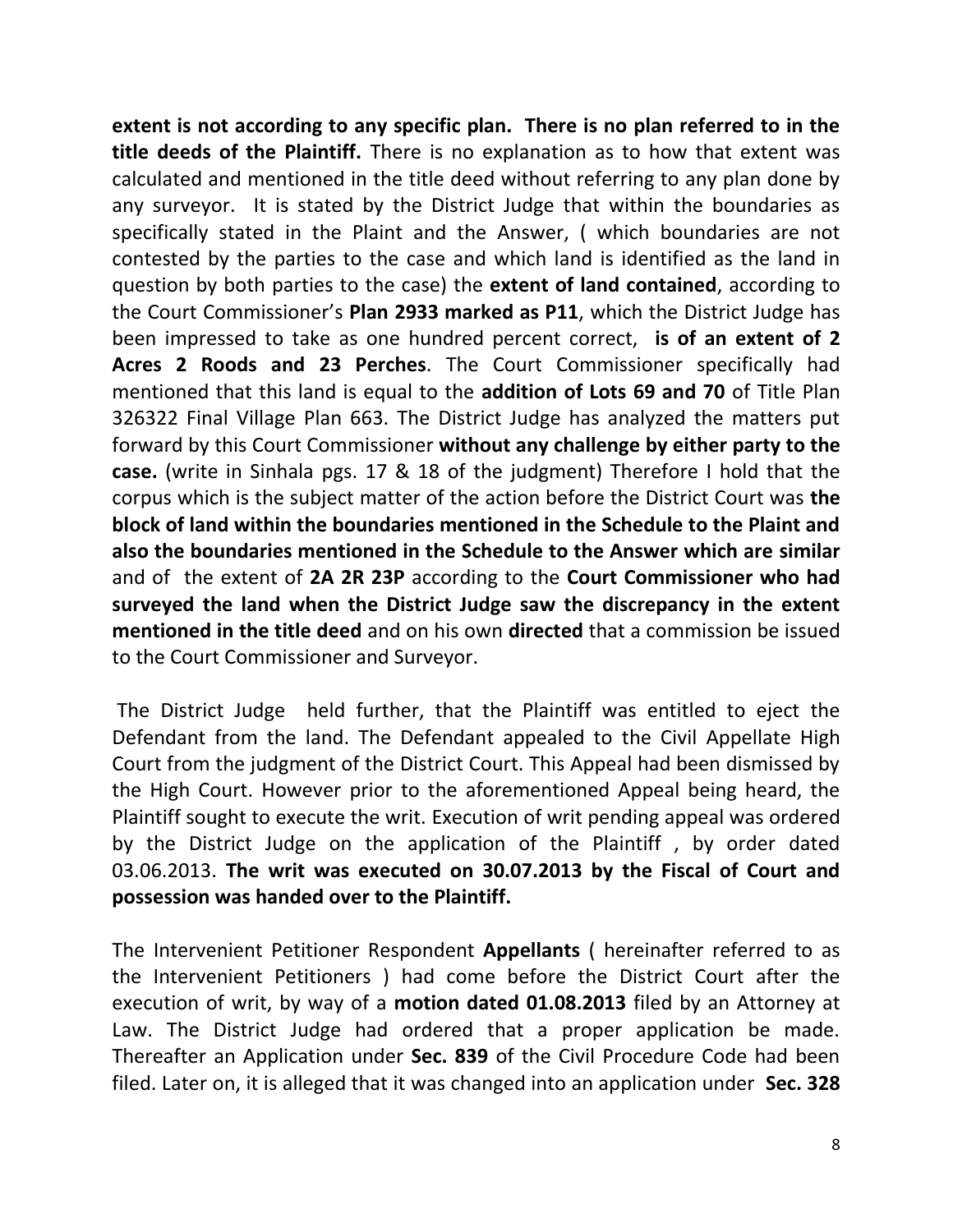of the Civil Procedure Code. After an inquiry under Sec. 328, the District Judge had held on 09.12.2013, **that "the extent of property claimed by the Intervenient Petitioners be surveyed and be granted** to them".

The Plaintiff had then appealed to the Civil Appellate High Court and **the High Court Judges had set aside the order of the District Judge**. Being aggrieved by the said High Court Judgment, the Intervenient Petitioners had appealed to this Court. **The impugned High Court Judgment is dated 29.10.2014.**

I observe that the order of the District Court at the end of the inquiry does not make **any mention of any specific extent** of land claimed by the Intervenient Petitioners be given to them. How can any surveyor survey and divide any property without any specific directions as to how much to be surveyed and the land be divided when there is no order as to the extent? Anyway, even if we take the extent that is claimed by the Intervenient Petitioners in their Petition, as the correct extent, the said extent being 2 Acres 2 Roods and 39.5 Perches, I do not understand how **that much of land , which is bigger than the decreed extent of the land in this case, can be carved out and given**, out of the corpus of the case which is decreed as 2 Acres 2 Roods and 23 Perches. In simple language, there is no way to carve out a bigger extent of land from and out of a smaller extent of land.

On the other hand, the land which is the subject matter of the trial that was concluded before the District Judge between the Plaintiff and the Defendant is correctly in place as decreed and had been handed over to the Plaintiff by the Fiscal of the District Court. The **name of the said land is Waduwelahinna**. It is situated in the village called **Wewalagama**. The **name of the land** that is claimed by the Intervenient Petitioners in their application is **"Weerasekeragama**". That land as described in the Schedule to the application before the District Court is situated in the **'town of Wellawaya**'. On the face of the application, it is evident that the two lands are not one and the same. It looks like that they are two different lands in two different areas in the District of Wellawaya.

The application before the District Court was under Sec. 839 of the Civil Procedure Code as evident from P5 at page 142 of the Civil Appellate High Court brief. P5 is dated 05.08.2013. The prayer reads as follows: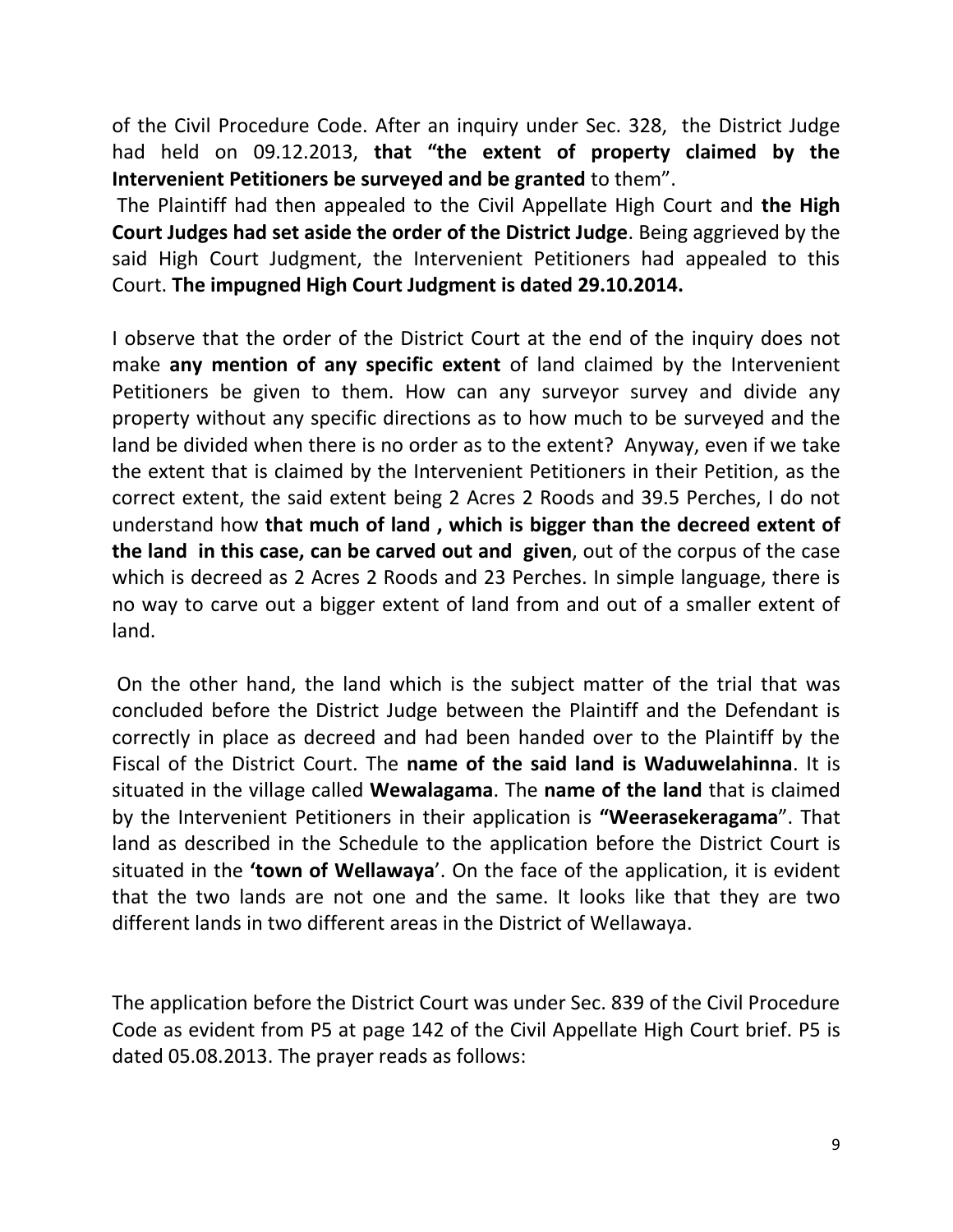- $^{\rm (d)}$   $^{\rm (e)}$  මෙම නඩුවේ පැමිනිලිකරුට නොතීසි නිකුත් කරන ලෙසටත්ද,
- ^wd& meusks,sldr j.W;a;rlreg mlaIj os we;s ;skaoqj **"** mra bkalshqrshdus **"** සිද්ධාන්තය යටතේ වෙන් කරන ලෙසටත්,
- $^{\rm (q}$ ු පෙන්සම්කරුවන්ගේ අයිනිය නහවුරු කිරීමට ගරු අධ්කරණයෙන් දි ඇති අයිතිවාසිකම් ලබා දෙන ලෙසටත්,
- $^{\rm (}$ ලෑ) ඉන් පසුව මෙහි උප ලේඛණයේ දක්වා ඇති ඉඩමේ අයිතිය තහවුරු කර දෙන ලසටත්,
- $\bf q$ ම කෙසේ වෙතත්, ඉඩම නිශ්චිතව හැදුවා ගැනිමට කොම්ෂමක් නිකුත් කරන ලෙසටත්ද
- $\hat{a}(\breve{c})$  . ගරු අධ්කරණයට සුදුසු යැයි හැගෙන වෙනත් සහ වැඩිමනත් සහන සලසා දෙන ලෙසටත් වේ.

The Schedule to the application of the Intervenient Petitioners under Sec. 328 describes the land of an extent of 2Acres 2Roods and 39.5 Perches according to a Plan done by surveyor G.E.M. Ratnayake. There is no date mentioned of the Plan even though there is a plan number and the name of a surveyor. However the four boundaries are **totally different** to the boundaries of the corpus of the case in hand regarding which the writ of execution was executed **in accordance with the decree in the D.C. Case No. L/ 2073**. I also observe that the Intervenient Petitioners claim the land in the Schedule to the application **on a title deed which is a Deed of Declaration No. 380 dated 11.01.2013.** Within this declaration they have referred to certain partition action and decrees of court in 1953. This Deed has been written as late as in the year 2013.

The Intervenient Petitioner's application had read as an Application under Sec. 839 of the Civil Procedure Code.

Section 839 of the Civil Procedure Code reads as follows:

" Nothing in this Ordinance shall be deemed to limit or otherwise affect the inherent power of the court to make such orders as may be necessary for the ends of justice or to prevent abuse of the process of court. "

Later on, the said application was captioned as one under Sec. 328 of the Civil Procedure Code by striking off 839 and writing 328 in its place.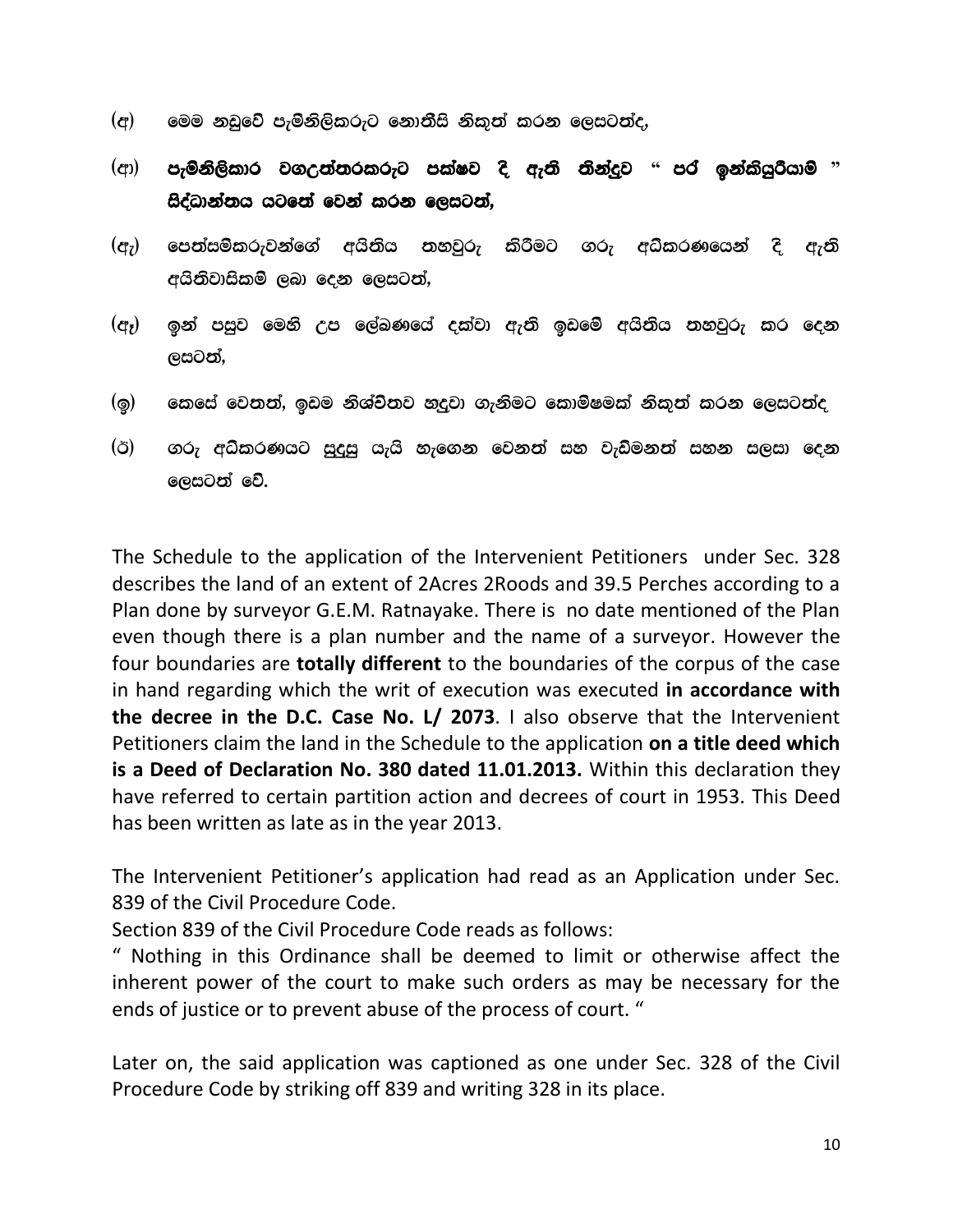Section 328 of the Civil Procedure Code reads as follows:

" Where any person other than judgment-debtor or a person in occupation under him is dispossessed of any property in execution of a decree, he may within fifteen days of such dispossession, apply to the court by petition in which the judgment-creditor shall be named respondent complaining of such dispossession. The court shall thereupon serve a copy of such petition on such respondent and require such respondent to file objections, if any, within fifteen days of the service of the petition on him. Upon such objections being filed or after the expiry of the date on which such objections were directed to be filed, the court shall, after notice to all parties concerned, hold an inquiry. Where the court is satisfied that the person dispossesd was in possession of the whole or part of such property on his own account or on account of some person other than the judgment debtor, it shall by order direct that the petitioner be put into possession of the property or part thereof, as the case may be. Every inquiry under this section shall be concluded within sixty days of the date fixed for the filing of objections. "

At the inquiry even though evidence was lead on behalf of the Intervenient Petitioners, there was **no proof of them getting dispossessed** from part of the land on which writ of execution was taken out. In fact at the time the writ was executed, the grama niladhari, the Plaintiff and the Janapada Niladari were present. As ordered by the District Judge, the state land and road reservation and the reservation of the water course were surveyed and separated from the corpus before handing over possession of the land decreed which was 2Acres 2Roods and 23 perches. **Nobody from any mosque were on the land alleged to have been dispossessed**. The land was surveyed **twice during the course of the case** and none of the Intervenient Petitioners were within sight of the land and nor did any person object to such a survey done by the court commissioner. **Dispossession of the Intervenient Petitioners was not proven.**

In *Podi Menika Vs Gunasekera 2005, 2 SLR 207* it was held that "An application under section 328 requires **only the proof of possession** and not title. All that had to be established is that the possession of the disputed land was bona fide on his own account or on account of some person other than the judgment debtor and that he was not a party to the action in which the decree was passed. "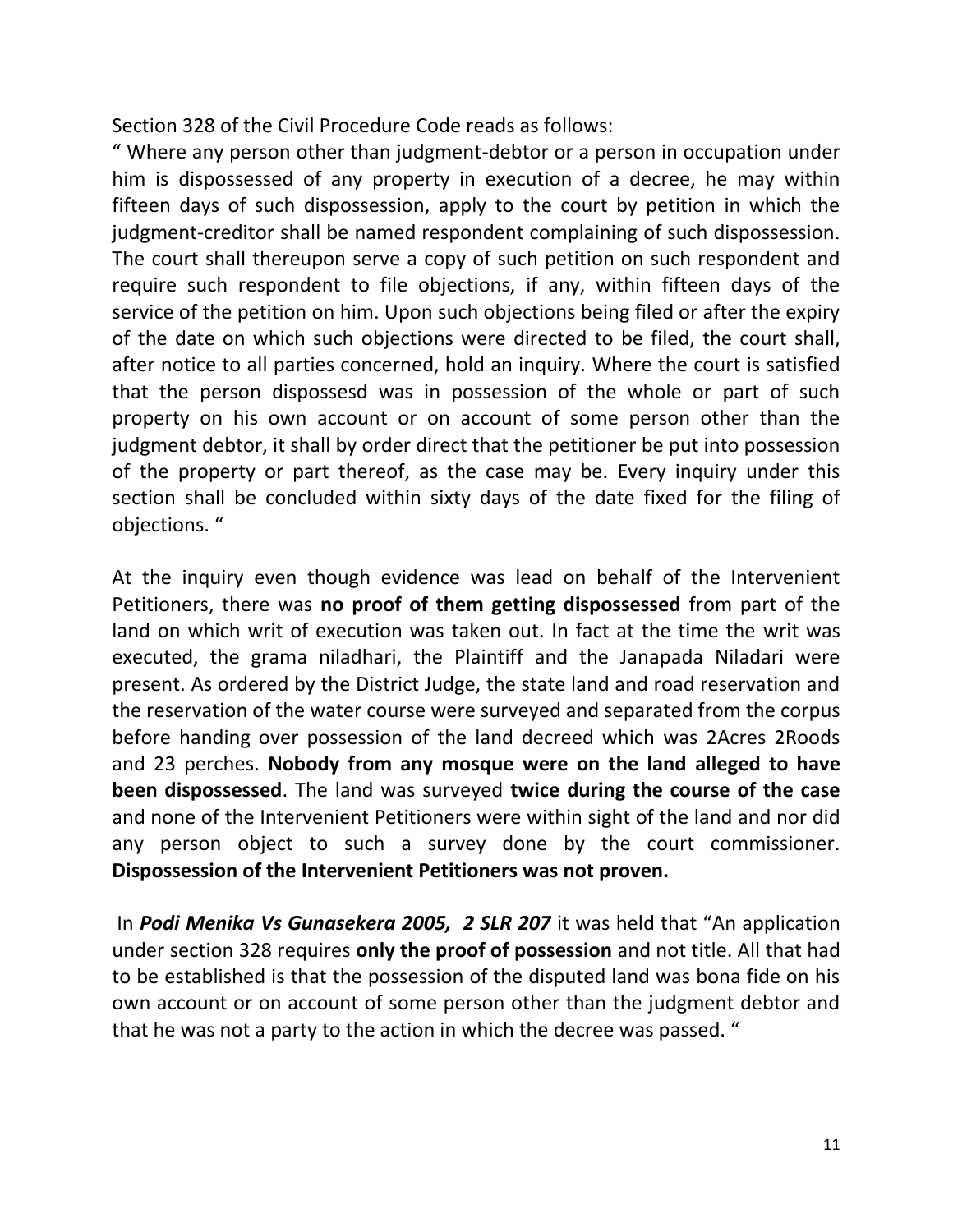At the inquiry, even though the Intervenient Petitioners produced documents to prove title to the land in the schedule to their application, claiming that the said property was an adjoining land to the property claimed by the Plaintiff, **they did not produce evidence of dispossession.** Instead, they kept on harping on one point, i.e. that the decree in the main case, L/2073 , was for a lesser extent than what was granted by the Fiscal at the execution of the decree and therefore court should order that the said lesser amount be separated and be given to the Plaintiff , leaving the other extent of the land as mosque property claimed by the Intervenient Petitioners.

The application of the Intervenient Petitioners had got initiated in the District Court in this way. The writ of execution was taken out on  $30<sup>th</sup>$  July,2013 and without any objection of any other person or the Defendant, the land was handed over to the Plaintiff. On 05.08.2013 a motion was filed in Court by Attorney at Law , Farook with an application under Sec.839. This application was not submitted or filed in Court by the Intervenient Petitioners themselves under their signatures. It was through an Attorney at Law, namely Mr. Farook. There was no proxy filed along with the application either. According to the established law, as no proxy was filed along with the papers which were filed, there is no validity of those papers in law before the District Court. **On record, there was an order of court dated 01.08.2013 to make an application in the proper manner.** That was prior to filing the application on 05.08.2013. In spite of the order of the District Judge, **again papers had been filed without a proxy.** If it was an application signed by all the Petitioners alone, then there is, according to law , a valid application. Anyway later on, a proxy had been filed on 21.08.2013. Now, this date is later than the time allowed in law to file an application under Sec. 328. Further more, the proxy had not been stamped properly and the correct amount of stamps were submitted only on 26.08.2013. The professionals in law who had handled the matter on behalf of the Intervenient Petitioners had been quite negligent with regard to the way they had come before court.

However, even though the Plaintiff had objected to accepting the papers filed , the District Judge had commenced the inquiry under Sec. 328, after the caption of the papers under Sec.839 was struck off and Sec.328 written above that space in the application. The District Judge had quoted an authority in his order, namely *Paul Coir (Pvt.) Ltd. Vs Waas 2002, 1SLR 13*. This is a case where it was held that **a defect** in a proxy can be subsequently cured. In this application the Intervenient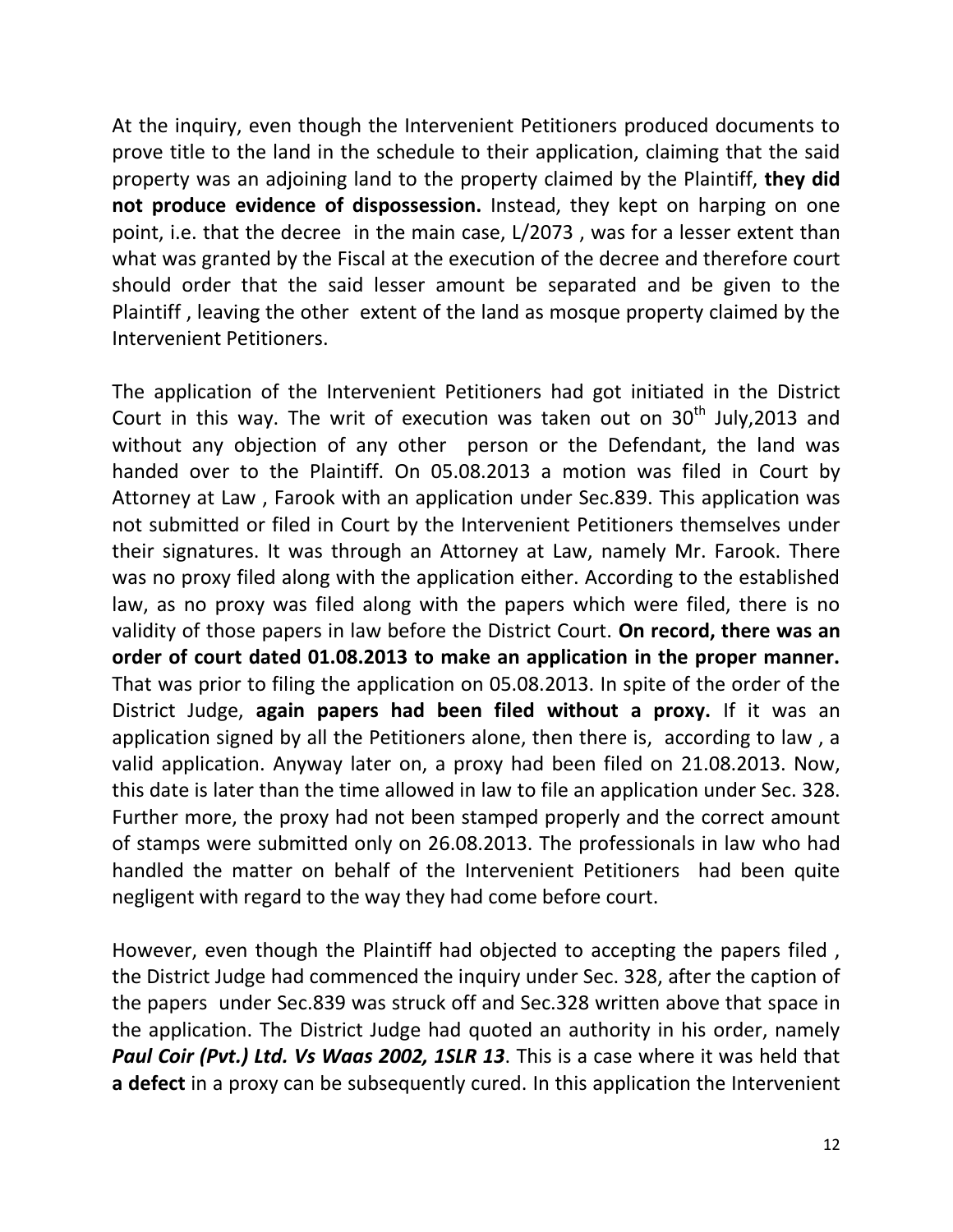Petitioners had not filed a proxy until 21.08.2013 and that also stamped properly only on the 26.08.2013. So there was **no proxy** on record and no application filed under Sec. 328 within the legally stipulated time of 15 days from 01.08.2013. The case quoted by the District Judge does not apply in this instance.

However the District Judge had taken it up for inquiry under Sec. 328 and held the inquiry and had made order that ' the surveyor should survey the land and separate the extent of land claimed by the Intervenient Petitioners and grant the same to them. ' **The Plaintiff appealed to the Civil Appellate High Court against the order of the District Judge and the High Court reversed that order.**

I observe that in page 5 of the order of the District Judge dated 19.12.2013, it reads thus:

 $\degree$  මෙම නඩුවේ  $328$  වන වගන්තිය යටතේ කරන ලද ඉල්ලීම සදහා බෙදුම් නඩුවට අදාළ විෂය වස්තුව වූ ඉඩම සහ මෙම නඩුවට අදාළ ඉඩමේ විෂය වස්තුව අතර **පැහැදිලිව** කිසිදු සම්බන්ධතාවයක් නොමැති බව පෙනි යයි. එකි ඉඩම් දෙක බැලු බැල්මට වෙනස් වන අතර මායිම සළකා බැලිමේදි,**දෙකෙනි මායිම් අතර ද වෙනස්කම් දක්නට ලැබේ.** මෙම ඉඩමට විෂය වස්තුව වු ඉඩම " **වඩුවේලනින්න කුඹුර**" නැමැති ඉඩමට බලයලත් මානක විල්මට් සිල්වා විසින් මැන සකස් කරන ලද 2005.04.25 දිනැති අංක 1799 පිඹුරෙනි අක්කර: 3 රූඩි: 8 පර්චස් 31 ක් විශාල ඉඩම වේ. ඉහතකි බෙදුම් නඩුවට විෂය **වූ ඉඩම වැල්ලවාය** වරසේකර ගම නැමැති අක්කර: 2 පර්චස්: 39.05 ක් විශාල ඉඩම වේ.

ඒ අනුවද මෙම ඉඩම් දෙන අතර පැහැදිලි වෙනසක් දැකිය හැකිය.  $"$ 

It is crystal clear from this statement of the District Judge that the Judge did not see any resemblance of the two lands, i.e. the land which is the corpus of the main case 2037/L and the land which is in the Schedule to the Application under Sec.328. In spite of the fact that the judge had seen quite well and also recorded the same in the order, that the lands are different , she had concluded that the Intervenient Petitioners be given the portion of land they claim from and out of the corpus. It is incredible to see **that the reasons are different from the conclusion arrived at**, by the District Judge.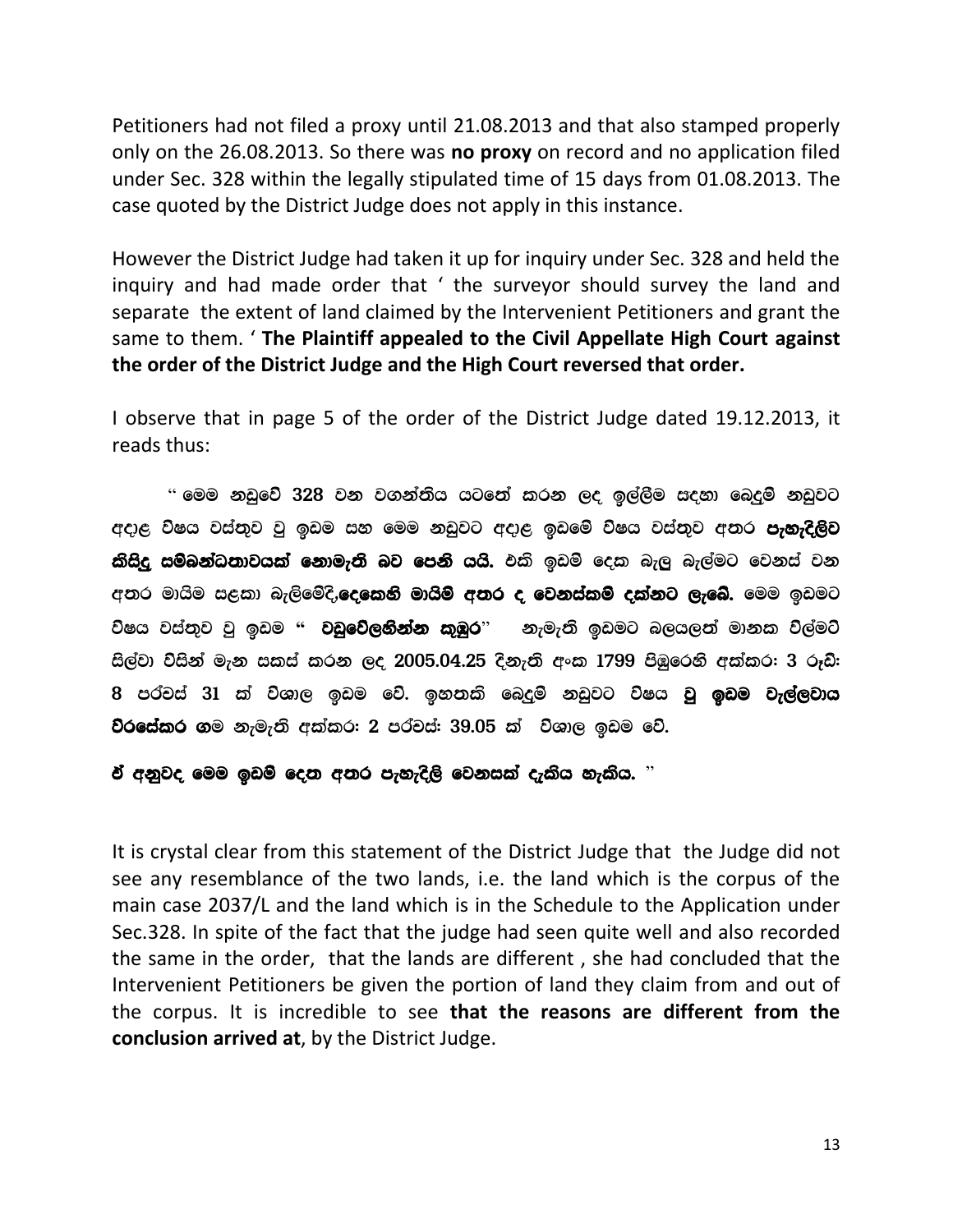The Civil Appellate High Court Judges went into the matter and had firstly concluded that there was **no valid application under Sec.328** of the CPC for the District Judge to have inquired into. Thereafter they held that the District Judge had granted **relief which was not prayed for by the Intervenient Petitioners** because the prayer to the application was **' to set aside the judgement given in favour of the Plaintiff as per incuriam '.** The District Judge had granted what was not prayed for by the Intervenient Petitioners. The High Court had followed the authorities , namely, *Surangi Vs Rodrigo 2003, 3 SLR 35 and Padmawathie Vs Jayasekera 1997, 1 SLR 248 .* I am in agreement with this reasoning of the Civil Appellate High Court.

The main contention of the Intervenient Petitioners was that the judgment given by the District Judge was per incuriam. The reason behind that contention was that the Plaintiff was entitled only to a lesser extent of the land which was the subject matter of the case and the writ was executed on a larger amount of land than the entitlement of the Plaintiff. So, what the Intervenient Petitioners contend is precisely that the District Judge's Judgment given at the end of the trial between the Plaintiff and the Defendant was wrong. The question arises as to whether an outsider who was not a party to the case can legally complain against the judgment in that manner.

The Intervenient Petitioners **did not make an application to recall the writ** of possession at any time either. All that they prayed for is to set aside the judgement alleging that it is per incuriam. They also argued at the hearing as the second argument that the **decree was not in conformity with the judgment**. Neither the Defendant nor any other person or persons such as the Intervenient Petitioners made any application to the District Court under **Sec. 189 of the Civil Procedure Code to correct the decree to be in conformity with the judgment.**  Sec. 189 reads as follows:

- (1) The Court may at any time, either on its own motion or on that of any of the parties, correct any clerical or arithmetical mistake in any judgment or order or any error arising therein from any accidental slip or omission, or may make any amendment which is necessary to bring a decree into conformity with the judgment.
- (2) Reasonable notice of any proposed amendment under this section shall in all cases be given to parties or their registered attorneys.